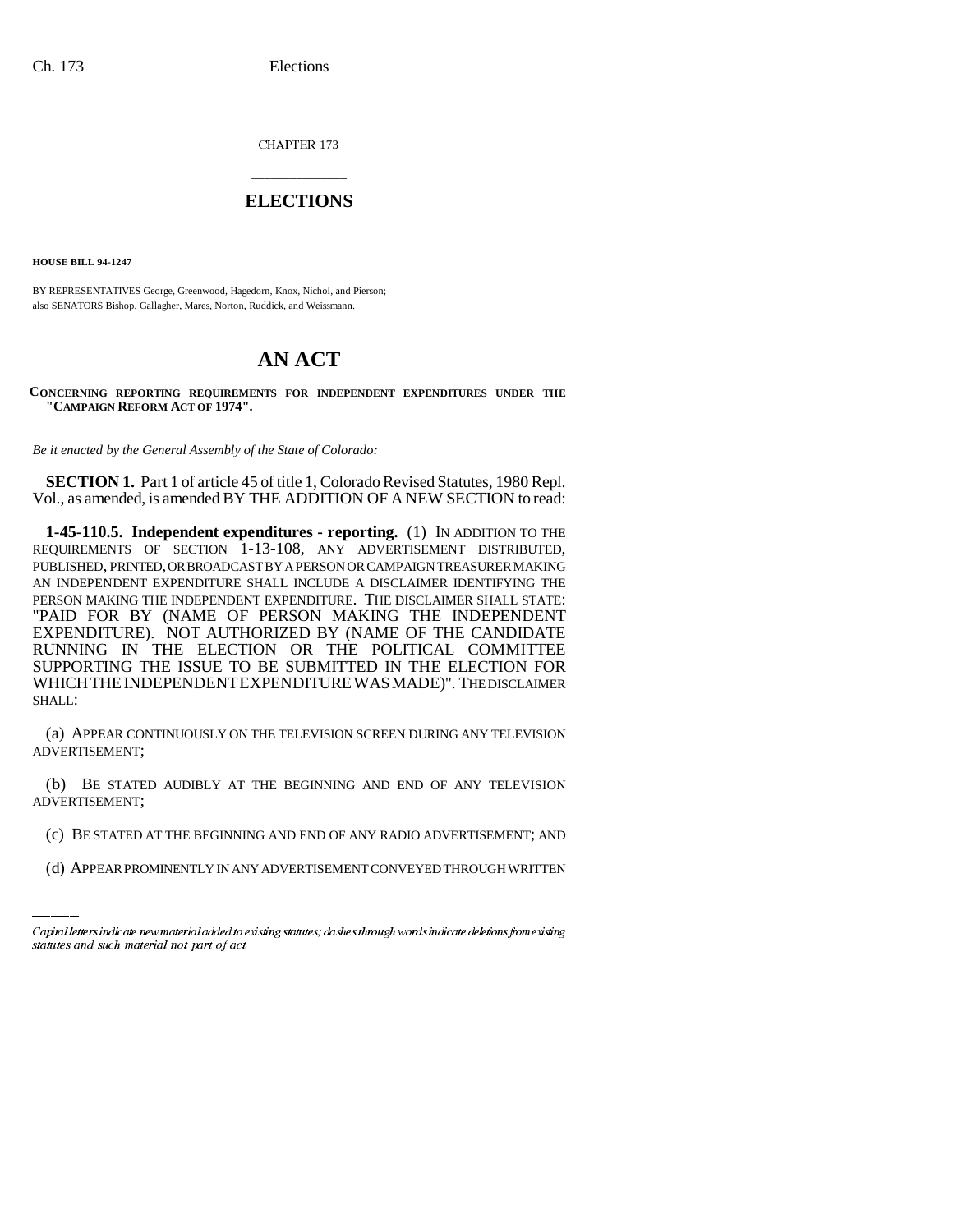OR PRINTED MATERIALS.

(2) AS USED IN THIS SECTION, "INDEPENDENT EXPENDITURE" SHALL HAVE THE SAME MEANING AS PROVIDED IN SECTION 1-45-103 (7.5).

(3) INVESTIGATIONS AND PROSECUTIONS OF AN ALLEGED VIOLATION OF THIS SECTION SHALL BE CONDUCTED BY THE DISTRICT ATTORNEY OR ATTORNEY GENERAL PURSUANT TO SECTION 1-13-101. ANY PERSON OR CAMPAIGN TREASURER WHO VIOLATES ANY PROVISION OF THIS SECTION IS GUILTY OF A MISDEMEANOR AND, UPON CONVICTION THEREOF, SHALL BE PUNISHED AS PROVIDED IN SECTION 1-13-111.

**SECTION 2.** 1-45-103, Colorado Revised Statutes, 1980 Repl. Vol., as amended, is amended BY THE ADDITION OF A NEW SUBSECTION to read:

**1-45-103. Definitions.** As used in this article, unless the context otherwise requires:

(7.5) "INDEPENDENT EXPENDITURE" MEANS AN EXPENDITURE BY A PERSON OR CAMPAIGN TREASURER:

(a) ADVOCATING THE ELECTION OR DEFEAT OF A CLEARLY IDENTIFIED CANDIDATE WHICH IS MADE WITHOUT THE COOPERATION OR AUTHORIZATION OF OR CONSULTATION WITH THE CANDIDATE, THE CANDIDATE'S POLITICAL COMMITTEE, OR AN AGENT OF THE CANDIDATE, AND WHICH IS NOT MADE IN CONCERT WITH, OR AT THE REQUEST OR SUGGESTION OF, THE CANDIDATE, THE CANDIDATE'S POLITICAL COMMITTEE, OR AN AGENT OF THE CANDIDATE; OR

(b) SEEKING TO INFLUENCE THE PASSAGE OR DEFEAT OF ANY ISSUE WHICH IS TO BE SUBMITTED TO THE ELECTORS WHICH IS MADE WITHOUT THE COOPERATION OR AUTHORIZATION OF OR CONSULTATION WITH THE POLITICAL COMMITTEE SUPPORTING SUCH ISSUE, AND WHICH IS NOT MADE IN CONCERT WITH, OR AT THE REQUEST OR SUGGESTION OF, SUCH POLITICAL COMMITTEE.

**SECTION 3.** 1-45-108, Colorado Revised Statutes, 1980 Repl. Vol., as amended, is amended BY THE ADDITION OF A NEW SUBSECTION to read:

**1-45-108. Reports - certification and filing.** (7) (a) ANY PERSON OR CAMPAIGN TREASURER MAKING AN INDEPENDENT EXPENDITURE OF FIVE HUNDRED DOLLARS, OR MORE, AT ANY TIME AFTER THE SIXTEENTH DAY BUT MORE THAN TWENTY-FOUR HOURS BEFORE THE DAY OF THE ELECTION SHALL FILE A REPORT OF SUCH AN EXPENDITURE. THIS REPORT SHALL BE FILED WITH THE APPROPRIATE OFFICER WITHIN TWENTY-FOUR HOURS AFTER THE INDEPENDENT EXPENDITURE IS MADE. THE REPORT SHALL INCLUDE THE IDENTIFICATION AND ADDRESS OF EACH PERSON WHO MADE A CONTRIBUTION TO THE CAMPAIGN TREASURER OR PERSON FILING SUCH REPORT WHICH WAS MADE FOR THE PURPOSE OF FURTHERING AN INDEPENDENT EXPENDITURE.

(b) ANY PERSON OR CAMPAIGN TREASURER FILING THE REPORT PURSUANT TO PARAGRAPH (a) OF THIS SUBSECTION (7) SHALL PROVIDE, CONCURRENT WITH SUCH FILING, A COPY OF THAT REPORT TO THE CANDIDATE RUNNING IN THE ELECTION OR TO THE POLITICAL COMMITTEE SUPPORTING OR OPPOSING THE ISSUE TO BE SUBMITTED IN THE ELECTION FOR WHICH THE INDEPENDENT EXPENDITURE WAS MADE.